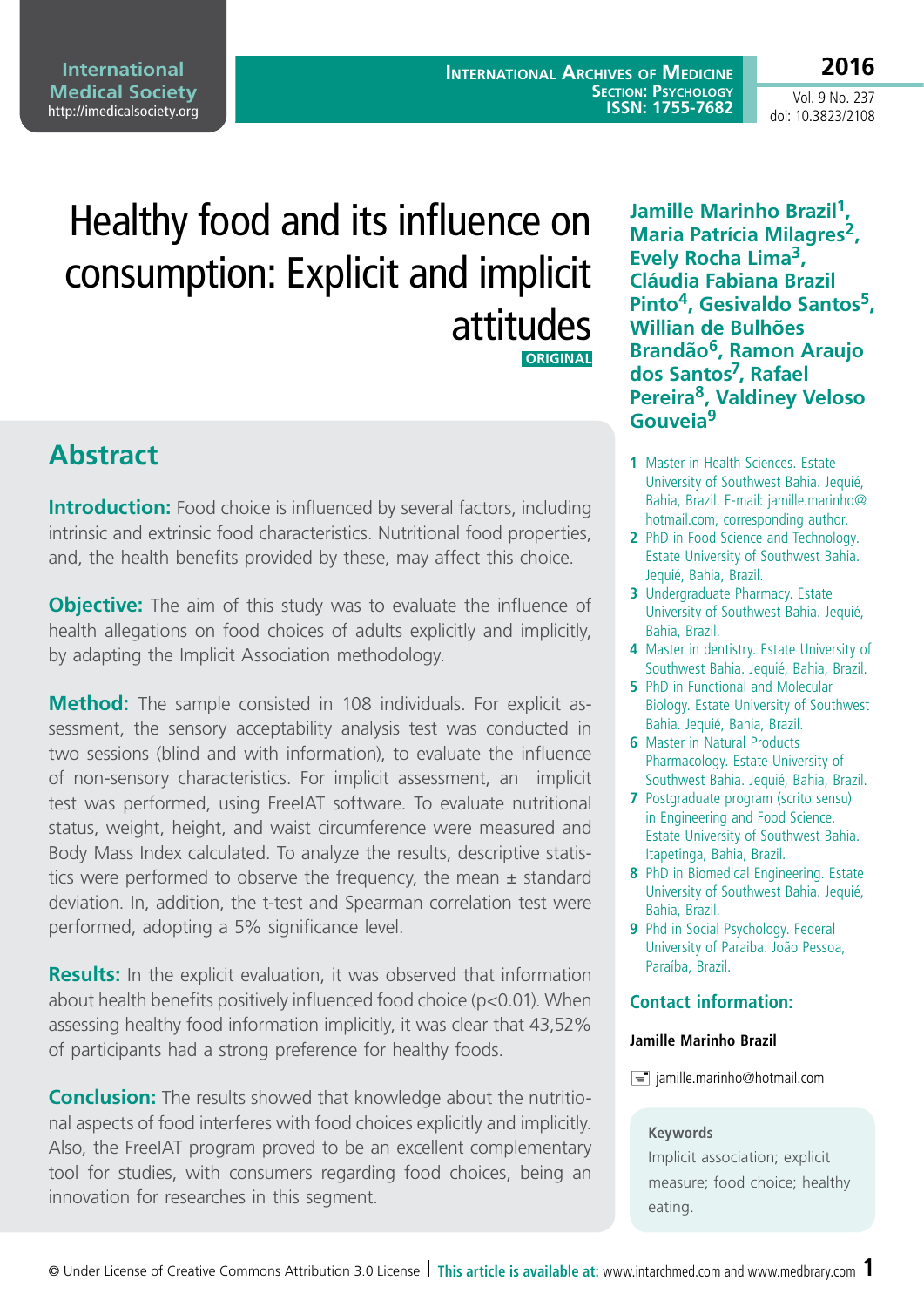**2016** Vol. 9 No. 237

doi: 10.3823/2108

## **Introduction**

Diet plays a crucial role in life quality and people's well-being, also acting in the prevention and control of diseases. Consumption of healthy food, such as foods rich in vitamins, minerals, dietary fibers, and poly- and monounsaturated fats help prevent hyperlipidemia, obesity, and diabetes mellitus, as these influence the lipid profile, controlling body weight and glycemia $<sup>(1)</sup>$ .</sup>

However, the act of feeding oneself transcends biological reasons, because food has several meanings, including social, economic, and cultural. Numerous factors influence food choices, such as the sensory properties (evaluated by the senses, such as taste, smell, sight, and touch), which comprise intrinsic aspects of food (odor, flavor, appearance, texture, and others). Also, the aspects extrinsic to food, such as economic issues (price, income, and advertising), health and nutrition (prevention or control of diseases), and family eating habits (cultural), also influence food choices $(2)$ .

Given the many factors affecting food choice, studies to define the aspects that influence buying decisions are increasingly complex. Traditional sensory food analysis, which evaluates only intrinsic factors, is insufficient to ensure that the product being developed meets consumer expectations. Thus, new methods have been developed for consumer studies, such as the Conjoint Analysis<sup>(3)</sup>, the Principal Component Analysis with the Preference Map technique $^{(4)}$ , to test the application of methodology of sensory acceptance test in sessions to evaluate non-sensory characteristics<sup>(5)</sup>.

However, new methodologies for consumer studies measure only the explicit attitude of the individual, be it conscious, controlled, or reflective. The question is to what extent that attitude is real or feigned, because the consumer can mask acceptance or rejection of the product. This calculated behavior may be due to some constraint or even to be accepted in society.

In this context, it is essential to develop study methods with consumers already using implicit measures, besides the explicit measures already practiced. This implicit tool will allow researchers to obtain more reliable information about food from consumers.

The implicit attitude has been studied by social psychologists, who, increasingly, have devoted attention to automatic processes in understanding social and behavioral trials. Therefore, when trying to understand the attitudes, decisions, emotions, and motives of consumers, unconscious to automatic processes should be considered<sup>(6,7,8,9,10)</sup>.

To evaluate unconscious human behavior, Greenwald, McGhee and Schwartz (1998)<sup>(11)</sup> developed the Implicit Association Test (IAT). Since then, the IAT has been used in various fields of study, such as implicit attitude toward smoking among children<sup> $(12)$ </sup>, mediating expectations about alcohol<sup>(13)</sup>, measuring attitudes and behavior of consumers concerning food brands, restaurants and drinks $(14)$ , evaluating implicit attitudes towards poliamory $(15)$  and others. However, there was no application of this tool related to health and food choice.

The IAT involves a computerized device on which the participant is asked to associate items/stimuli (words or images) displayed in the center of the computer screen with categories (words) that appear on the top side of the screen. To associate the stimulus with the category on the left, the participant should hit the key "E", and to associate it with the category on the right one must hit the key "I". It is important that the participant makes this association as quickly as possible and makes as few mistakes as possible, because this technique evaluates response time to stimuli in milliseconds<sup>(16)</sup>.

From the values of the response time of the participants, it is possible to calculate the conventional D Score, which measures the implied association<sup> $(11)$ </sup>. Owing to the variability in scores from the difference in test performance ability, it was developed the D-Score (GNB Score), which is the result of the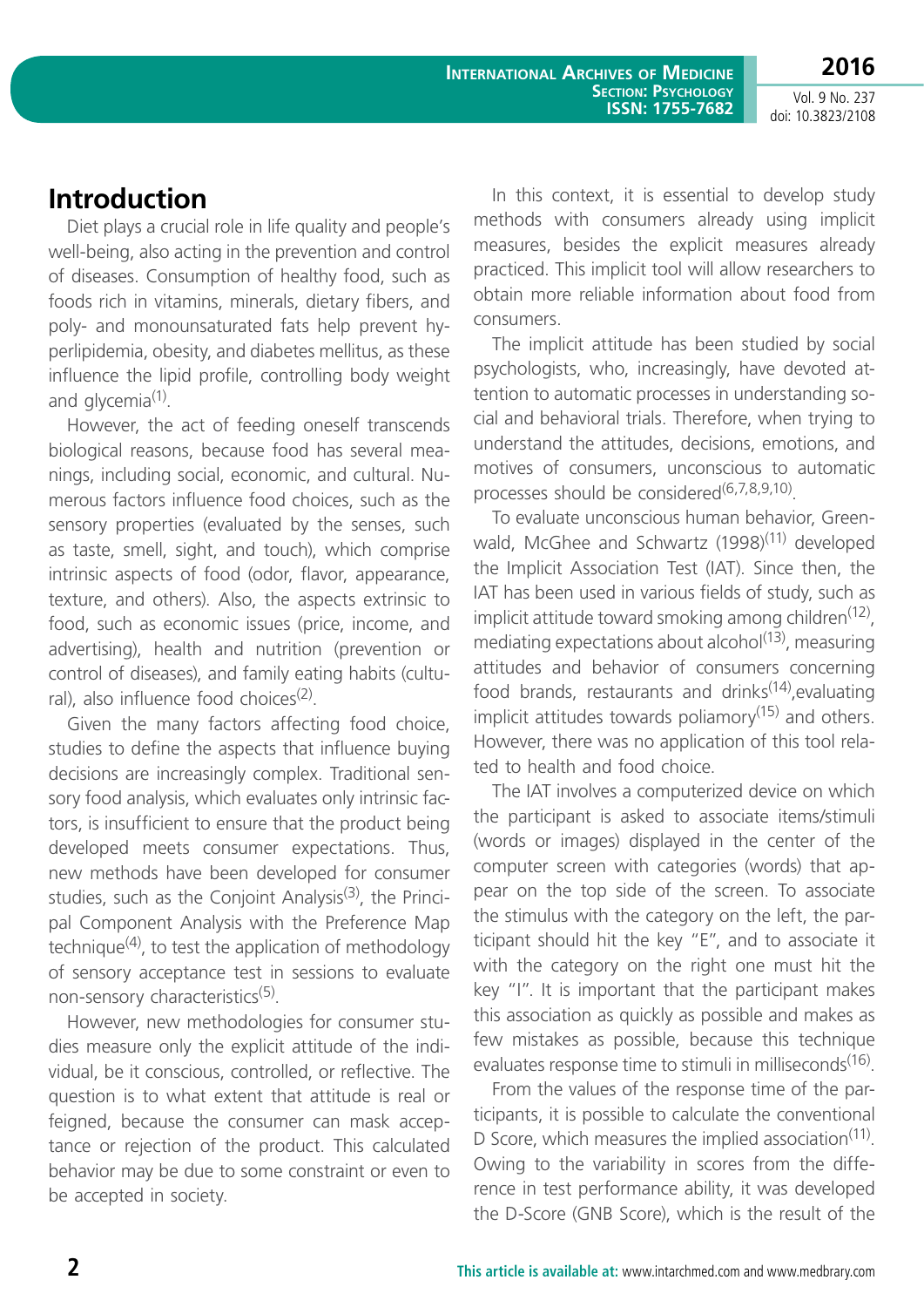**2016** Vol. 9 No. 237

doi: 10.3823/2108

difference between the incongruent and congruent blocks (conventional score) divided by the standard deviation of the participant of all latencies of responses, in the two blocks.

A new alternative to the use of implicit association is the FreeIAT program, which is available free of charge, easy to handle and available in Portuguese. This program allows the inclusion of stimuli chosen by the researcher, which will depend on the subject matter. In addition to providing the response time of each participant, the average response time, standard deviation, other values, and especially the D score, value required to evaluate possible associations<sup>(15)</sup>.

Given the above, the aim of this study was to assess the influence of the health allegation in adult food choices explicit and implicitly, by adapting the Implicit Association methodology for studies on food and health.

# **Methods**

This is a quantitative study of exploratory and transversal character.

## **Ethical approval**

This study was approved by the Ethics Committee of the State University of Southwest Bahia, according to protocol 274.122, taking into account the Resolution No. 466, of December 12, 2012, from the National Council of health<sup>(18)</sup>. Data collection only started after the approval of the project and after reading and signing a Free Consent Term and Clarification by the research participants. All participants were informed about the survey and invited to participate voluntarily.

#### **Study participants and local**

Participated in this study were 108 individuals participated. Participants were teachers, employees and students of the State University of Southwest Bahia (UESB), aged between 18 and 38 years. The sample was defined by convenience (non-probabilistic, intentional).

People with physical disabilities that were not able to makefast hand movements were excluded, as were smokers, people with mental disabilities, illiterate people, pregnant women, those with colds, denture prosthesis users and/or those with any complications in the oral cavity that could influence the perception of taste.

The research was conducted in the laboratory of foods from UESB, Jequié campus, Bahia.

Personal information, socio-demographic features and attitudes were collected.

A structured questionnaire was applied to 108 participants, which required some personal information (name, address, and telephone number) to keep up with them during data collection. Questions about socio-demographic characteristics and attitudes (gender, age, race/color, marital status, education, religion, family income, physical activity) were included.

#### **Explicit test**

For the explicit evaluation, 108 participants were recruited, and the sensory acceptance test was performed in two sessions, aiming to evaluate the influence of non-sensory characteristics. The first session was the blind test, in which food was served without any information about it; there was only the description of the food (name), and samples were encoded with random numbers with three digits. In the second session, information was provided, so at that moment, the food was served with the information of the health benefits provided by it.

The food used in the test was dehydrated apricot, in compliance with the standardized sample size of 20 grams, which was served monodically in 50 ml disposable cups. The test was performed in individual cabins to prevent communication among participants, under white light and in an acclimatized environment. Along with the samples, they were given a nine-point hedonic scale form19 for product evaluation, and water, for residual food taste removal between sessions.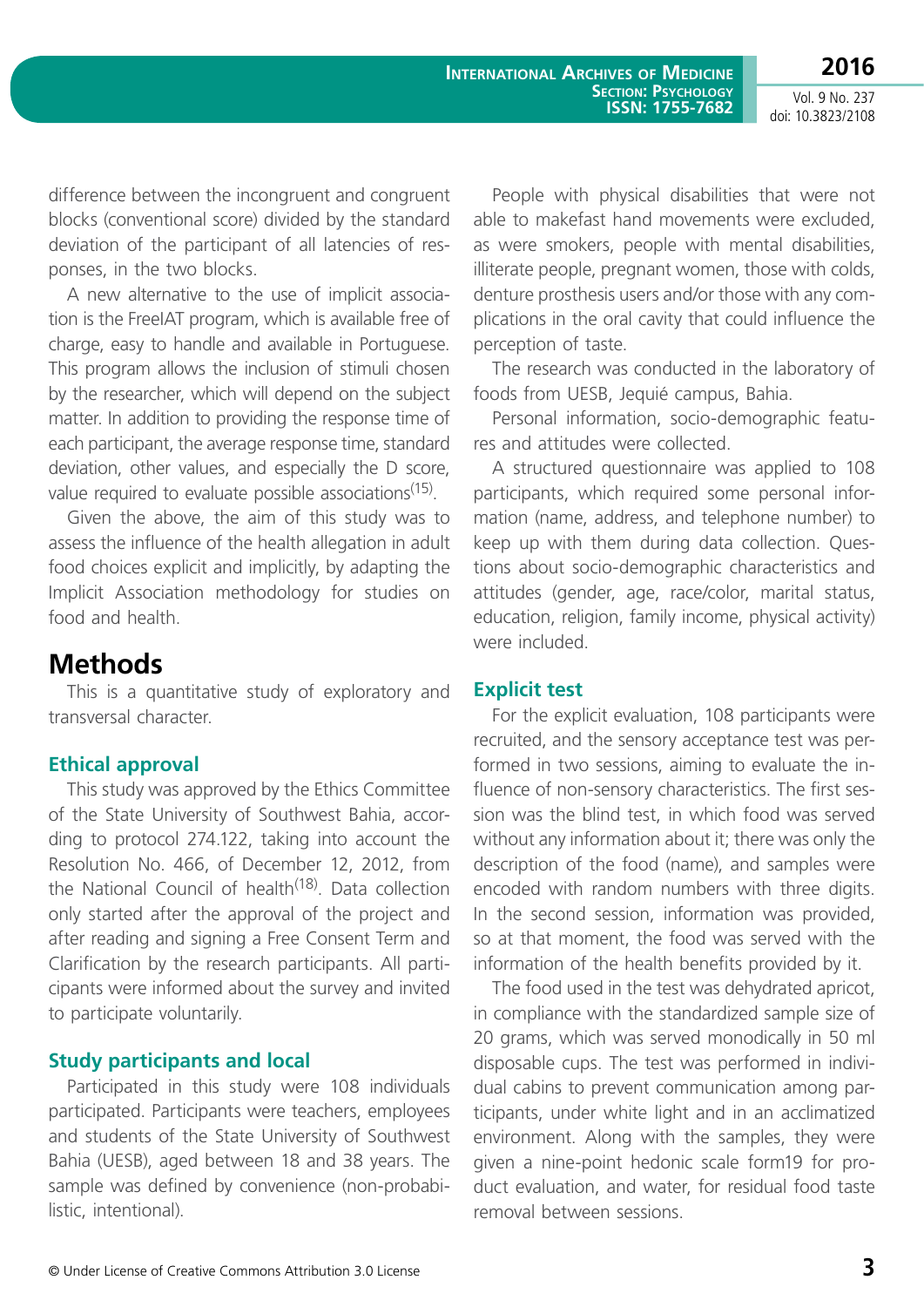**2016**

Data from the hedonic scale were nominal, ranging from disliked extremely to liked extremely. To facilitate understanding of these data, they have been transformed into numeric, scores from 1 to 9, which were organized in two blocks: an accepting block, in which the scores ranged from 6 to 9; and a rejecting block, in which scores ranged from 1 to 5 came to their minds $(19,20)$ .

## **Implicit test**

The same 108 volunteers who participated in the explicit test, participated in the implicit test. The implicit assessment was conducted in the FreeIAT program, Portuguese version<sup>(15)</sup>, with easy installation and management, and the configuration was set up for this search. The title of the text was Food and Health. The first two categories were Healthy and not Healthy, which followed by the registration of positive and negative stimuli. The other categories were Pleasant and Unpleasant, registered as positive and negative stimuli.

After including the words used in the test, the quantity of trials of each block was set up. It followed the number of 20 attempts in the training blocks (1, 2 and 4) and 60 attempts in association tests (3 and  $5)^{(22,23)}$ . In training block 1, the word Healthy appeared as a category on the right and the word Not Healthy appeared as a category on the left; the stimulus appeared monodically in the center of the screen. In block 2, the category that appeared on the right was Pleasant and the category on the left was Unpleasant. Again, the stimulus appeared in the center of the screen. In block 3 of associations, categories appear in combination, given that on the right appeared Healthy/Pleasant and on the left appeared Unhealthy/Unpleasant. Therefore, the stimulus appeared in the center of the screen once more. In block 4, the category Unhealthy appeared on the right, and the category Healthy appeared on the left. In block 5, new associations were created, in which Unhealthy/Pleasant appeared on the right, and Healthy/Unpleasant appeared on the left.

## **Nutritional Assessment**

A nutritional status assessment was performed for all 108 participants in the explicit and implicit tests. Weight, height, and waist circumference (WC) was measured. Body Mass Index (BMI) was calculated and classified according to the World Health Organization (WHO), as well as the WC, compliant with the WHO criterion<sup>(24)</sup>.

## **Statistical Analysis**

Statistical analysis was performed using the statistical software Statistical Package for Social Sciences (SPSS) version 21.0.

The described statistics were used to characterize the socio-demographic data and attitudes of the 108 participants from explicit and implicit tests, and nutritional assessment, using the frequency of each variable.

Data obtained from the explicit test were analyzed through descriptive statistics to observe frequencies, mean and standard deviation of scores obtained for the dehydrated apricot in the blind test and test with information. Also, the *t*-test for paired samples was conducted to evaluate the influence of health benefit information on consumer acceptance. A 5% significance level was adopted.

To assess the strength of association of the implicit measure, the score D results were in five groups. The first group comprised the values below 0 (opposite attitude for healthy food); the second group, values from 0 to 0.15 (there is no clear preference); the third group, values from 0.16 to 0.35 (weak association); the fourth group, values from 0.36 to 0.65 (moderate preference); and, finally, the fifth group, values over 0.65 (strong preference)(22,25).

After this categorization, descriptive statistics was used to observe the frequency of values obtained in FreeIAT.

The correlations from socio-demographic data and attitudes, from explicit and implicit measures, and from nutritional assessment were performed by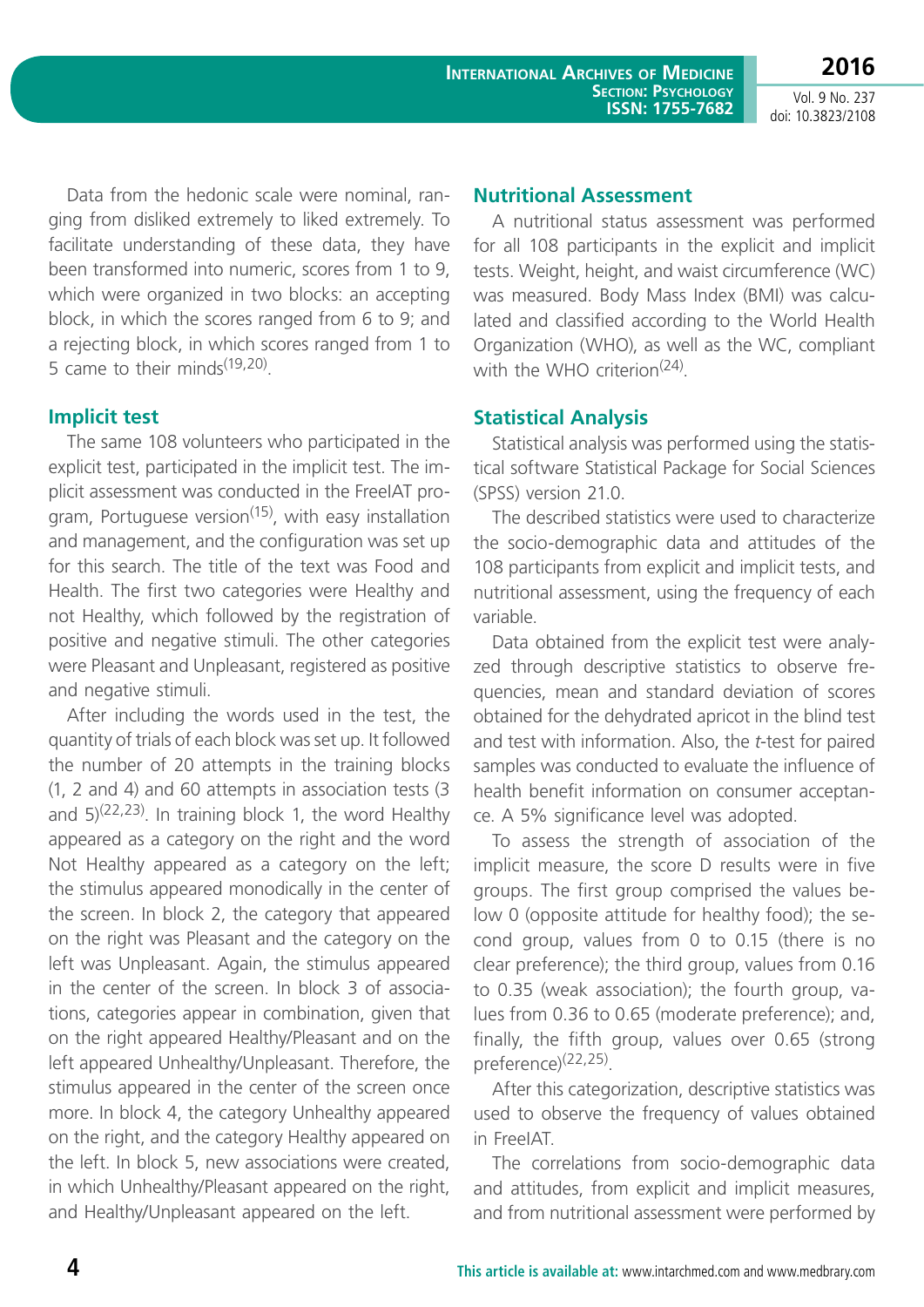**2016**

Vol. 9 No. 237 doi: 10.3823/2108

the Spearman correlation coefficient. The level of significance used for analyses was 5%.

## **Results**

The study population was homogeneous regarding sex:  $48.10\%$  were men (n = 52) and 51.90% women ( $n = 56$ ). Most participants were between 18 and 28 years old  $(88.00\% , n = 95)$ , as described in **Table 1**. In addition, The educational level of the sample was high, with 91.70% ( $n = 99$ ) having attended or attending a graduate school.

As described in **Table 2**, the information of health benefits from apricot positively influences the acceptance of the product. In the blind test,  $30.60\%$  (n = 33) of participants rejected the food (scores 1 to 5), after the benefits information, only 23.10% ( $n = 30$ ) were still rejecting it. Furthermore, the mean score increased over sessions. In the blind test, the mean of the scores obtained was 6.20  $(\pm$ 1.85) and in the test with information was 6.57  $(\pm$ 1.90), reaching a significant difference between the measurements (p<0.01).

In the implicit test, the value of the categorized Score  $D^{(22,25)}$  revealed that 33.33% (n = 36) of participants had a moderate preference (0.36 to 0.65) for healthy food, assigning positive words to this group, and  $43.52\%$  (n = 47) of participants had a strong preference (over 0.65) for healthy food, as described in **Table 3**.

In relation to the age, it was observed that it influences the choice of healthy foods, and a positive correlation between age and preference for healthy food was impliedly observed ( $p$  <0.05) as shown in **Table 4.**

# **Discussions**

In this study, the educational level of the sample was high. This finding may be explained by the research environment, which was a university. Contributing to this study, research conducted in a University reveals that 80.00% ( $n = 80$ ) of participants wereattending at leasta graduate program<sup>(26)</sup>.

| <b>Variable</b>              | N              | %     |
|------------------------------|----------------|-------|
| <b>Sex</b>                   |                |       |
| Male                         | 52             | 48.10 |
| Female                       | 56             | 51.90 |
| <b>Age (Years)</b>           |                |       |
| 18-28                        | 95             | 87.90 |
| 29-38                        | 13             | 12.10 |
| Race                         |                |       |
| Yellow                       | $\overline{2}$ | 1.90  |
| White                        | 23             | 21.30 |
| Mixed                        | 55             | 50.90 |
| <b>Black</b>                 | 28             | 25.90 |
| <b>Marital Status</b>        |                |       |
| Nopartner                    | 101            | 93.50 |
| With partner                 | 7              | 6.50  |
| <b>Education</b>             |                |       |
| Elementary                   | $\mathbf{1}$   | 0.90  |
| High School                  | 8              | 7.40  |
| Some college                 | 68             | 63.00 |
| Undergraduate degree         | 19             | 17.60 |
| Graduate degree              | 12             | 11.10 |
| <b>Family Monthly Income</b> |                |       |
| Up to R\$ 724.00             | 12             | 11.10 |
| R\$ 724.00 - R\$ 1,500.00    | 33             | 30.60 |
| R\$ 1,500.00 - R\$ 3,000.00  | 36             | 33.30 |
| R\$ 3,000.00 R\$ 5,000.00    | 14             | 13.00 |
| More than R\$ 5,000.00       | 13             | 12.00 |
| <b>Physical Activity</b>     |                |       |
| Yes                          | 57             | 52.80 |
| <b>No</b>                    | 51             | 47.20 |
| <b>Religion</b>              |                |       |
| Catholic                     | 44             | 40.70 |
| Protestant                   | 39             | 36.10 |
| Adventist                    | $\overline{4}$ | 3.70  |
| Spiritist                    | 21             | 19.40 |

**Table 1.** Socio-demographic characteristics and atti-

tudes of 108 participants from explicit and implicit tests, and nutritional assessment.

The information of health benefits from apricot positively influences the acceptance of the food. In the blind test, the mean of the scores obtained was  $6.20$  ( $\pm$  1.85) and in the test with information was 6,57 ( $\pm$  1,90), reaching a significant difference between the measurements. Studies performed on the influence of health benefits information on food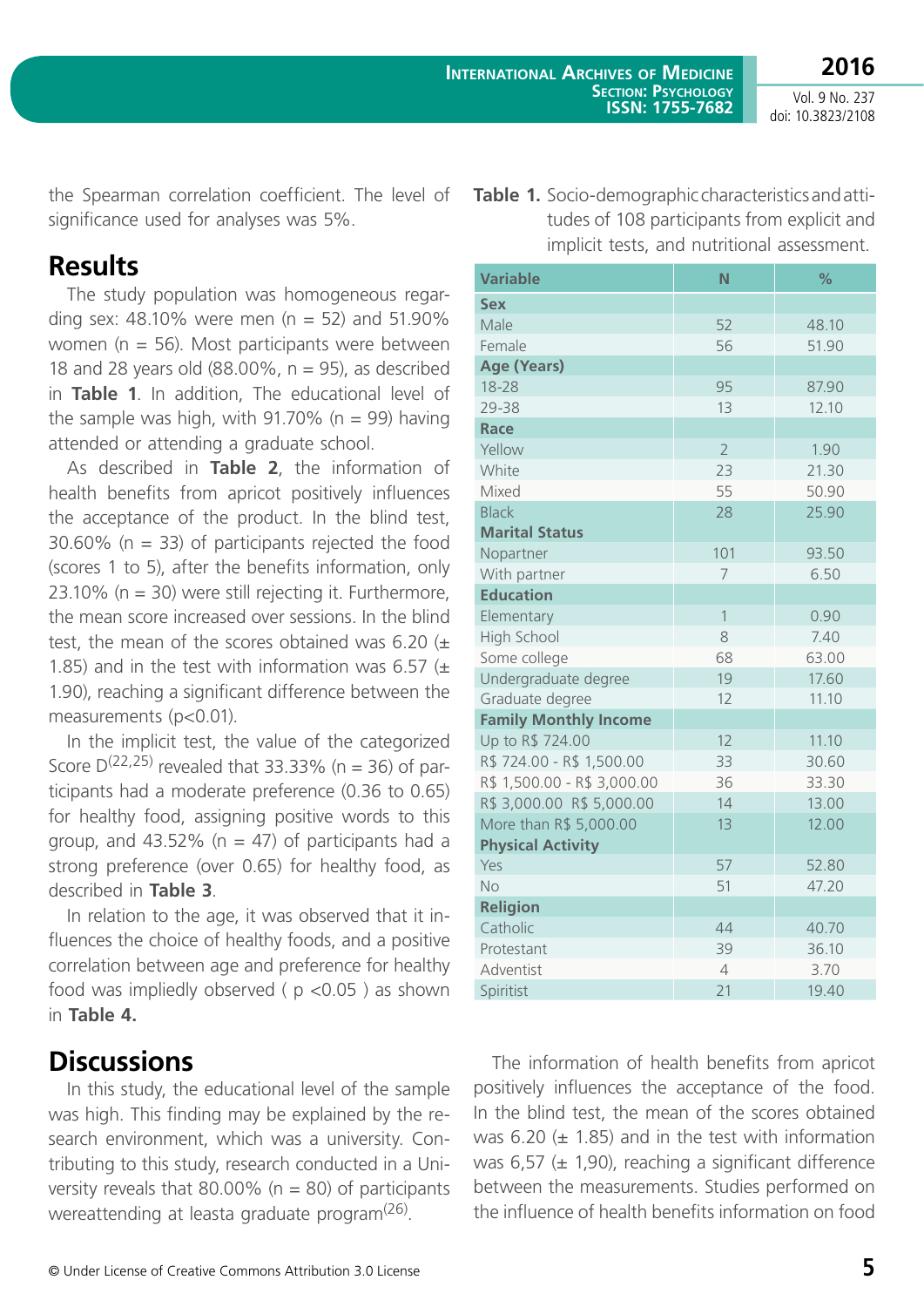**2016**

Vol. 9 No. 237 doi: 10.3823/2108

**Table 2.** Frequency, mean and standard deviation of the scores obtained for dehydrated apricot between sessions.

| <b>Food</b> | <b>Test type</b>         |     |                |                         |                |                |                |                |      |                  |                     |
|-------------|--------------------------|-----|----------------|-------------------------|----------------|----------------|----------------|----------------|------|------------------|---------------------|
|             |                          |     | 2 <sup>1</sup> | $\overline{\mathbf{3}}$ | $\overline{4}$ | 5 <sup>°</sup> | $6\phantom{1}$ | 7 <sup>7</sup> | 8    | $\boldsymbol{9}$ | Mean $(\pm$ SD)     |
| Apricot     | <b>Blind Test</b>        | 1.9 | 2.8            | 4.6                     | 6.5            | 14.8           | 21.3           | 23.1           | 15.7 | 9.3              | 6.20 $(\pm 1.85)$ A |
|             | Test with<br>information | 0.9 | 3.7            | 4.6                     | 4.6            | 9.3            | 17.6           | 24.1           | 20.4 | 14.8             | 6.57 $(\pm 1.90)B$  |

(\*)Different letters indicate significant differences between the means involved, the significancelevel is 5% (t-Test).

|  | Table 3. Frequency of values of categorized Score D, FreelAT. |
|--|---------------------------------------------------------------|
|--|---------------------------------------------------------------|

| <b>Categorized Score D</b> | <b>Description</b>                       | <b>Frequency (%)</b> | <b>Frequency (n)</b> |
|----------------------------|------------------------------------------|----------------------|----------------------|
| < 0                        | Contrary attitude to the research object | 10.18                |                      |
| $0 - 0.15$                 | There is no clear preference             | 4.64                 | 5                    |
| $0.16 - 0.35$              | Weak association                         | 8.33                 | 9                    |
| $0.36 - 0.65$              | Moderate preference                      | 33.33                | 36                   |
| > 0.65                     | Strong preference                        | 43.52                | 47                   |

choices have shown that this information positively influences the acceptance of  $food^{(5,27)}$ .

Corroborating the above statement, study by performing the acceptance test in sessions, to evaluate the influence of health benefits information in exotic fruit juices, it was observed that the information positively influenced acceptance thereof (5). Similar results were found for milk with a high concentration of melatonin, both the information of the presence of such substance and the benefits from it influenced positively in the acceptance of the product $(27)$ .

According to Viana (2002), balanced diet is associated with healthy lifestyle in all age groups. Thereby, individuals engage in health-promoting behaviors, with the choice of healthy foods to prevent diseases or to control chronic or acute diseases<sup>(28)</sup>.

However, studies on the behavior of individuals regarding healthy food choices only evaluate the conscious and controlled response with the aid of the explicit test. However, the question is how much this explicit measure is reliable. During the test, the participant can control their reactions and expose what they consider favorable. In this way, one can hide one's true preferences, expressing what would be accepted by society. Therefore, the implicit measure is important to avoid possible biases, since it evaluates the uncontrolled and unconscious respon- $\varsigma \varrho$ (29)

The implicit measure was assessed by FreeIAT $(15)$ , adapted for research on food and health. By using the FreeIAT test as a complementary tool for studies with consumers about healthy food, it was remarkable that they prefer healthy foods implicitly. With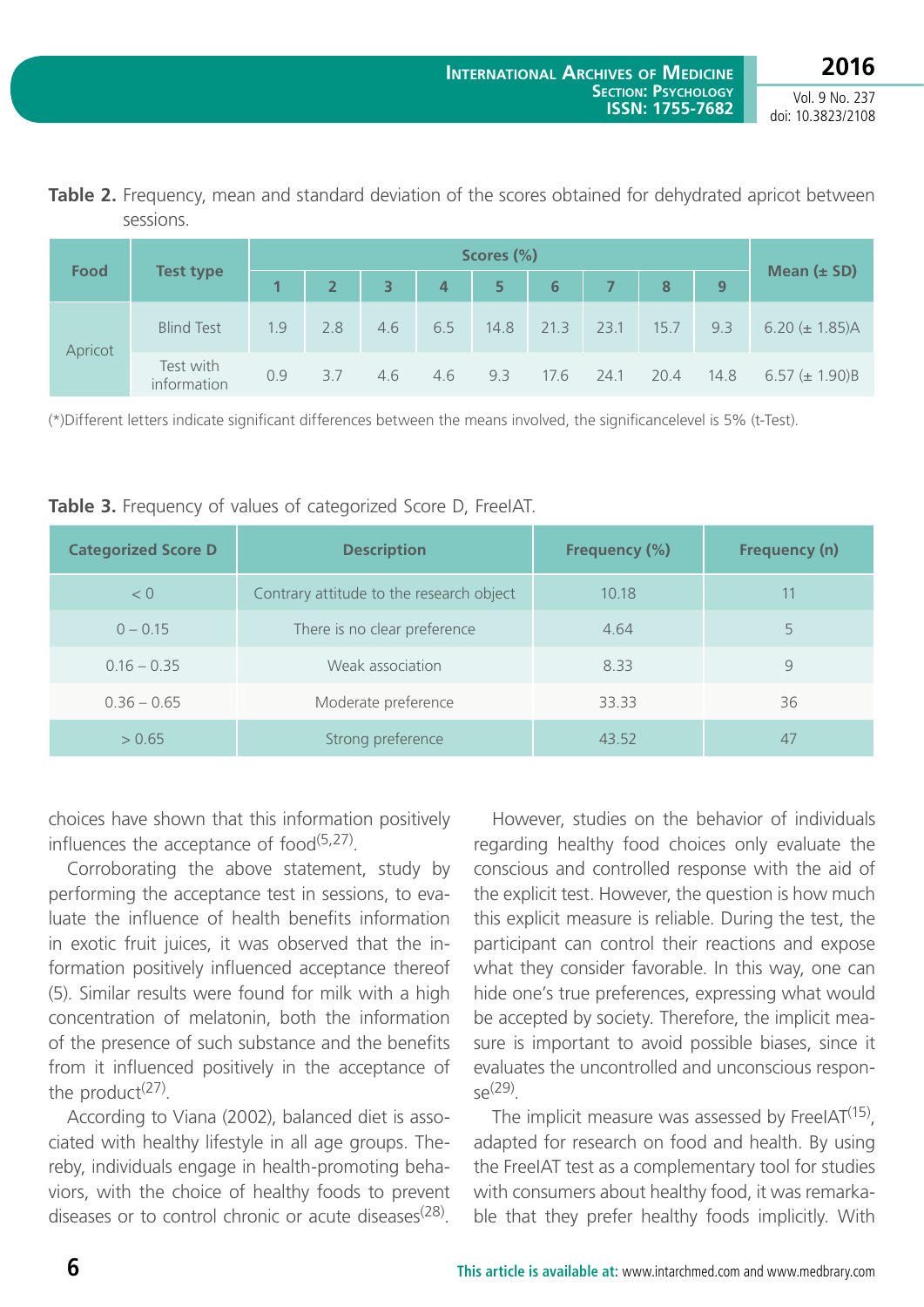|  |  |  |  |  |  |  |  |  | Table 4. Correlations between attitude and socio-demographic data, explicit and implicit measure, and nutritional status. |
|--|--|--|--|--|--|--|--|--|---------------------------------------------------------------------------------------------------------------------------|
|--|--|--|--|--|--|--|--|--|---------------------------------------------------------------------------------------------------------------------------|

| <b>Variables</b>     |                          | $\overline{2}$ | $\overline{3}$           | $\overline{4}$           | 5         | 6 <sup>1</sup>           | $\overline{ }$ | 8                   | 9         | 10                       | 11        | 12        | 13        | 14        |
|----------------------|--------------------------|----------------|--------------------------|--------------------------|-----------|--------------------------|----------------|---------------------|-----------|--------------------------|-----------|-----------|-----------|-----------|
| 1. Sex               | $\overline{\phantom{a}}$ | 0.066          | $-0.152$                 | $-0.048$                 | $-0.048$  | 0.077                    | 0.061          | 0.132               | $-0.071$  | 0.002                    | $0.537**$ | $0.754**$ | $0.483**$ | 0.171     |
| 2.Age                | 0.066                    |                | 0.013                    | $0.269**$                | $0.710**$ | 0.033                    | $0.257**$      | $-0.081$            | $-0.010$  | $0.210*$                 | $0.242*$  | 0.023     | $0.350**$ | $0.272**$ |
| 3. Race              | $-0.152$                 | 0.013          | $\overline{\phantom{a}}$ | $-0.049$                 | 0.025     | 0.071                    | $-0.183$       | $-0.155$            | $-0.027$  | $-0.002$                 | $-0.113$  | $-0.089$  | $-0.113$  | $-0.079$  |
| 4. Marital Status    | $-0.048$                 | $0.269**$      | $-0.049$                 | $\overline{\phantom{a}}$ | $0.303**$ | $-0.037$                 | $0.230*$       | $-0.015$            | $-0.116$  | $0.192*$                 | 0.131     | 0.035     | 0.074     | 0.080     |
| 5.Education          | $-0.048$                 | $0.710**$      | 0.025                    | $0.303**$                |           | $-0.015$                 | $0.227*$       | $-0.057$            | 0.057     | $0.191*$                 | 0.136     | $-0.086$  | $0.243*$  | $0.194*$  |
| 6. Religion          | 0.077                    | 0.033          | 0.071                    | $-0.037$                 | $-0.015$  | $\overline{\phantom{a}}$ | 0.105          | $-0.050$            | $-.0152$  | $-0.043$                 | $-0.015$  | 0.143     | $-0.070$  | $-0.115$  |
| 7. Monthly Income    | 0.061                    | $0.257**$      | $-0.183$                 | $0.230*$                 | $0.227*$  | 0.105                    | $\overline{a}$ | 0.108               | $0.259**$ | 0.100                    | $0.211*$  | 0.121     | 0.125     | 0.165     |
| 8. Physical Activity | 0.132                    | $-0.081$       | $-0.155$                 | $-0.015$                 | $-0.057$  | $-0.050$                 | 0.108          | $\bar{\phantom{a}}$ | 0.030     | $-0.069$                 | 0.177     | $0.263**$ | $-0.043$  | 0.028     |
| 9. Explicit measure  | $-0.088$                 | $-0.006$       | $-0.034$                 | 0.033                    | 0.054     | $-0.101$                 | $0.241*$       | 0.031               |           | $-0.023$                 | $-0.067$  | $-0.038$  | $-0.111$  | $-0.081$  |
| 10. Implicit measure | 0.002                    | $0.210*$       | $-0.002$                 | $0.192*$                 | $0.191*$  | $-0.043$                 | 0.100          | $-0.069$            | $-0.017$  | $\overline{\phantom{a}}$ | 0.111     | 0.060     | 0.108     | 0.100     |
| 11.Weight            | $0.537**$                | $0.242*$       | $-0.113$                 | 0.131                    | 0.136     | $-0.015$                 | $0.211*$       | 0.177               | $-0.077$  | 0.111                    | $\equiv$  | $0.638**$ | $0.865**$ | $0.840**$ |
| 12. Height           | $0.784**$                | $-0.005$       | $-0.083$                 | 0.001                    | $-0.077$  | 0.097                    | 0.118          | $0.244*$            | $-0.038$  | 0.073                    | $0.629**$ |           | $0.394**$ | 0.133     |
| 13. WC               | $0.507**$                | $0.321**$      | $-0.154$                 | 0.166                    | $0.212*$  | $-0.053$                 | 0.143          | 0.001               | $-0.111$  | 0.113                    | $0.853**$ | $0.394**$ | $\sim$    | $0.848**$ |
| 14. BMI              | $0.205*$                 | $0.275**$      | $-0.115$                 | 0.158                    | 0.181     | $-0.095$                 | 0.185          | 0.052               | $-0.081$  | 0.128                    | $0.844**$ | 0.133     | $0.848**$ |           |

\* Correlation is significant at the 0.05 level; \*\* Correlation is significant at the 0.01 level (Spearman).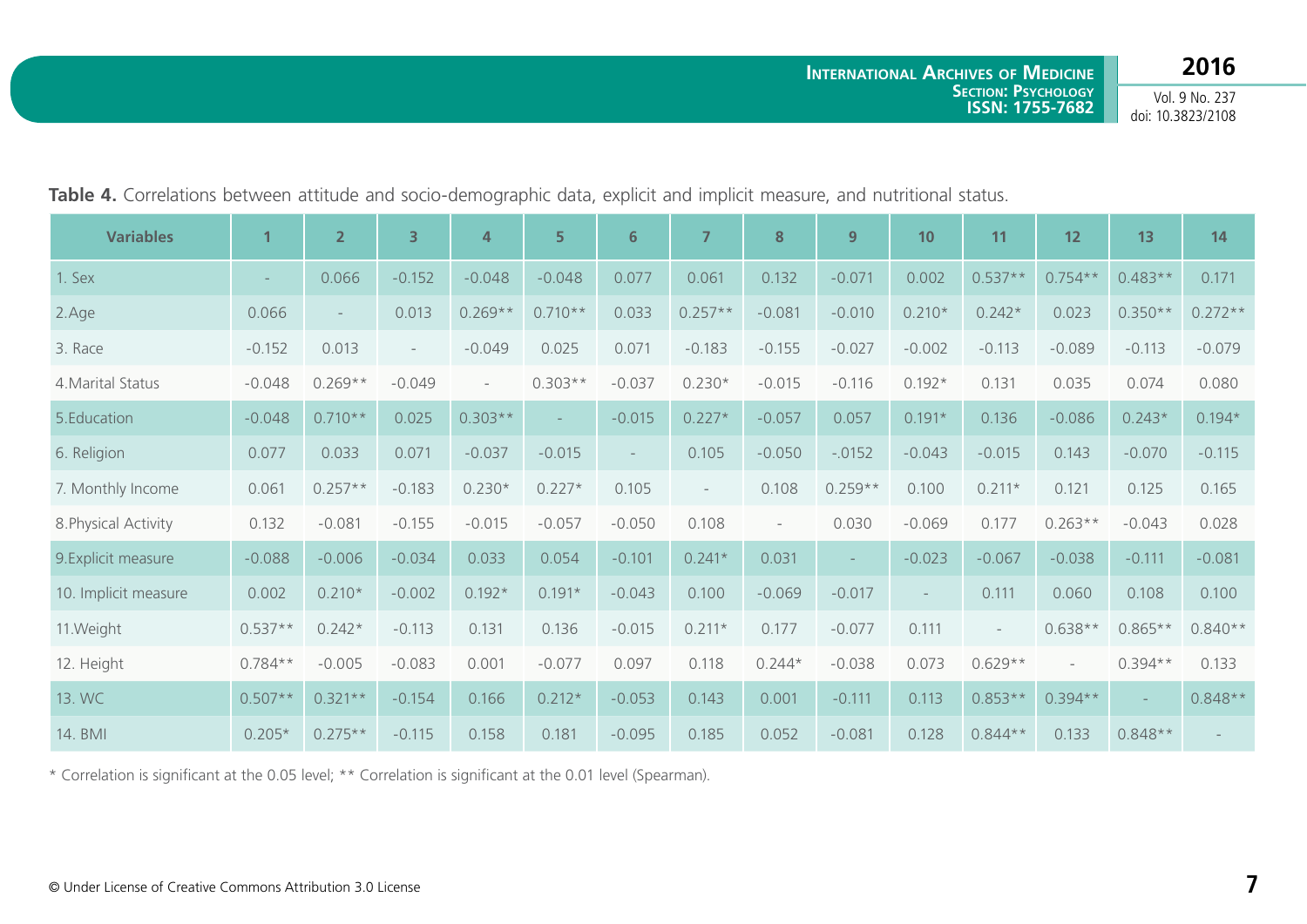**2016**

the explicit test, it was noticeable that, after the information of health benefits provided by food, consumers start to accept more such products.

Healthy eating habits are a fundamental requirement for health promotion and disease prevention. Furthermore, it enables the growth, development and maintenance of the human body with life quality. The choice of unhealthy foods is associated with an increase in non-communicable chronic diseases, such as obesity, high blood pressure, diabetes and others<sup>(30)</sup>.

From this perspective, young adult consumers in this study prefer the consumption of healthy foods by explicit and implicit attitudes. In contrast to this finding, Barreto, Steps and Giatti (2009) studied the healthy behavior of young people (18 to 29 years old) and found that the consumption of healthy foods was low<sup>(31)</sup>. So, what distinguishes this study from others is the use of an implicit measure, which ultimately mitigated the limitations of explicit measures and minimized bias.

In this study, it was observed that the age of the individual influences preference for healthy foods, and a positive correlation between age and preference for healthy foods was observed implicitly (p<0.05). Healthy food consumption is related to disease prevention, longevity, health promotion, and quality of life, which means, with healthy aging  $(32)$ .

Given consumer concerns regarding food and health, they have sought information about food and the allegation of health benefits, aiming to improve life quality. Therefore, the food industry has invested in the production of foods with health allegations to reach the public<sup>(33)</sup>.

In industrialized foods, nutrition labeling is an important tool to assist consumers in making healthier choices. However, consumers report difficulties with interpreting and applying the information printed on the labels<sup>(34)</sup>. Furthermore, research conducted to ascertain the information on the labels of food products, according to the legislation, eventually revealed many irregularities, further hindering consumer choice<sup>(35,36)</sup>.

# **Conclusion**

Owing to consumer concerns regarding health, healthy eating has gained ground. Allegations of healthy foods and health benefits provided by foods positively influence acceptance explicitly, rationally, consciously and implicitly, that is, the automatic unconscious processes.

The FreeIAT program showed itself to be an excellent complementary tool for studies with consumers about food choices, and an innovation for work in this field.

Also, knowledge about the nutritional aspects of food interferes with the food choices of individuals. Therefore, this factor of choice directly reflects on population health. It is thus essential to monitor, and reformulate printed information in food labeling, thereby corroborating healthy and conscious choices.

# **Competing interests**

The authors declare that they have no competing interests.

# **Funding**

The author's thanks the Foundation for Research Support of the State of Bahia for the granting of a Masters Scholarship and the National Council for Scientific and Technological Development for financial support.

# **Abbreviations**

- WC Waist Circumference
- IAT Implicit Association Test
- BMI Body Mass Index
- OPD Optimized Profile Description
- WHO World Health Organization
- SPSS Statistical Package for Social Sciences
- UESB State University of Bahia Southwest

# **Contribution of the authors**

JMB participated in the conception and design of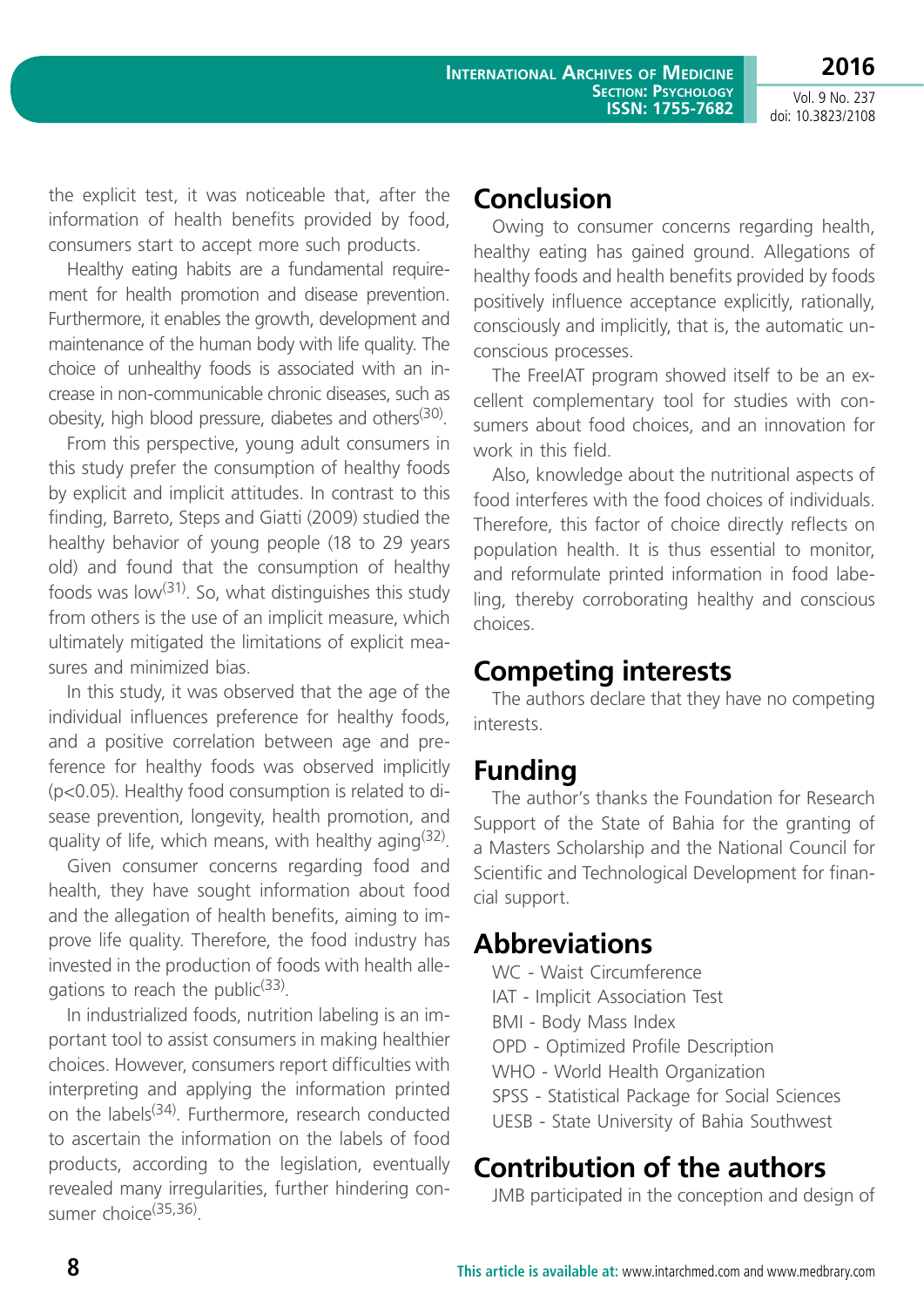the study, contributed scientifically and intellectually for the execution of the study, performed data collection, statistical analysis and interpretation of results, in addition to writing the manuscript. MPM, ERL, CFBP, GS, WBB, RAS, RP and VVG participated in the conception and design of the study, contributed scientifically and intellectually for the execution of the study, critical review, and final approval.

# **References**

- **1.** Fedirko V, Lukanova A, Bamia C, Trichopolou A, Trepo E, NöthlingsU.Glycemic index, glycemic load, dietary carbohydrate, and dietary fiber intake and risk of liver and biliary tract cancers in Western Europeans. [Annals of Oncology](http://annonc.oxfordjournals.org/).[Internet]. 2013.[cited 2014 dec 02];[24:543-553. Available from:<http://](http://annonc.oxfordjournals.org/content/24/2.toc) [www.researchgate.net/publication/232812131\\_Glycemic\\_](http://annonc.oxfordjournals.org/content/24/2.toc) [index\\_glycemic\\_load\\_dietary\\_carbohydrate\\_and\\_dietary\\_](http://annonc.oxfordjournals.org/content/24/2.toc) [fiber\\_intake\\_and\\_risk\\_of\\_liver\\_and\\_biliary\\_tract\\_cancers\\_in\\_](http://annonc.oxfordjournals.org/content/24/2.toc) [Western\\_Europeans>. doi: 10.1093/annonc/mds434.](http://annonc.oxfordjournals.org/content/24/2.toc)
- **2.** Jomori MM, Proença RPC, Calvo MCM.Determinantes de escolha alimentar. Rev. Nutr., Campinas , v. 21, n. 1, Feb. 2008.
- **3.** Milagres MP, Minim VPR, Simiqueli AA, Espeschit CR, Minim LA. Fatores da embalagem de leite com concentração aumentada de melatonina na intenção de compra do consumidor. Rev. Inst. Laticínios CândidoTostes.[Internet]. 2014. [cited 2015 jan 06]; 69: 25-36. Available from:<[http://www.revistadoilct.com.](http://www.revistadoilct.com.br/rilct/article/download/303/284) [br/rilct/article/download/303/284>](http://www.revistadoilct.com.br/rilct/article/download/303/284). doi: 10.14295/2238-6416. v69i1.303.
- **4.** Monteiro MAM, Minim VPR, Silva AF, Chaves JBP. Influência da torra sobre a aceitação da bebida café. Rev. Ceres [Internet]. 2010 apr[cited 2015 aug 21]; 57( 2 ): 145-150. Available from:http:// www.scielo.br/scielo.php?script=sci\_arttext&pid=S0034- 737X2010000200002&lng=en. doi: 10.1590/S0034-737X2010 000200002.
- **5.** Vidigal MCTR, Minim VPR, Carvalho NB, Milagres MP, Gonçalves ACA. Effect of a health claim on consumer acceptance of exotic Brazilian fruit juices – Açaí (Euterpeoleracea Mart.), Camu-camu (Myrciariadubia), Caja (SpondiasLuteaL.) and Umbu (SpondiastuberosaArruda).Food Research International. [Internet].2011 [cited 2014 dec 02]; 44:1988-1996. Available from:<[http://www.sciencedirect.com/science/article/pii/](http://www.sciencedirect.com/science/article/pii/S0963996910004618) [S0963996910004618>](http://www.sciencedirect.com/science/article/pii/S0963996910004618). doi: [0.1016/j.foodres.2010.11.028.](http://dx.doi.org/10.1016/j.foodres.2010.11.028)
- **6.** Fazio RH, Sanbonmatsu DM, Powell MC, Kardes FR. On the automatic activation of attitudes. Journal of Personalityand Social Psychology.[Internet]. 1986. [cited 2014 nov 20];50 (2): 229–238.Available from:<http://www.ncbi.nlm.nih.gov/ pubmed/3701576>.
- **7.** Lalonde RN, Gardne RC. An inter group perspective on stereotype organization and processing. British Journal of Social Psychology.[Internet]. 1989. [cited 2014 nov20];28 (4): 289-303.Available from:<http://onlinelibrary.wiley.com/ doi/10.1111/j.2044-8309.1989.tb00872.x/abstract>doi: 10.1111/j.2044-8309.1989.tb00872.x.
- **8.** Zarate MA, Smith ER. Person categorization and stereotyping. Social Cognition.[Internet]. 1990. [cited 2014 nov 20];8 (2):161-185. Available from: <http://guilfordjournals.com/doi/abs/10.1521/ soco.1990.8.2.161>. doi:10.1521/soco.1990.8.2.161.
- **9.** Bargh JA, Chen M, Burrows L. Automaticity of social behavior: Direct effects of trait construct and stereotype activation on action. Journal of Personality and Social Psychology. [Internet]. 1996. [cited 2014 nov 20];l71 (2): 230-244. Available from:<http://www.ncbi.nlm.nih.gov/pubmed/8765481>.
- **10.** Greenwald AG, Farnham SD. Using the Implicit Association Test to measure self-esteem and self-concept. Journal of Personalit yand Social Psychology.[Internet]. 2000.[cited 2014 nov 20];79 (6): 1022-1038. Available from:<http://psycnet.apa.org/ psycinfo/2000-16701-014>. doi: [10.1037/0022-3514.79.6.1022](http://dx.doi.org/10.1037/0022-3514.79.6.1022).
- **11.** Greenwald AG, Mcghee DE, Schwartz JKL. Measuring individual differences in implicit cognition: The implicit association Test. Journal of Personality and Social Psychology. [Internet].1998. [cited 2014 sep 20]; 74 (6): 1464-1480. Available from:<http://www.ncbi.nlm.nih.gov/pubmed/9654756>. doi:10.1037/00223514.74.6.1464
- **12.** Andrews JA, Hampson SE, Greenwald AG,Gordon J, Widdop C. Using the Implicit Association Test to Assess Children's Implicit Attitudes toward Somokin. J Appl Soc Psychol.[Internet]. 2010. [cited 2015 jan 20]; 40(9): 2387–2406. Available from:<http:// www.ncbi.nlm.nih.gov/pmc/articles/PMC3090631/>. doi: 10.1111/j.1559-1816.2010.00663.x.
- **13.** Archana J, Earleywine M. Measuring alcohol expectancies with the implicit association test. Psychology of Addictive Behaviors. [Internet]. 2003. [cited 2014 nov 22]; 17 (2): 126-133. Available from: <http://www.ncbi.nlm.nih.gov/pubmed/12814276>.
- **14.** Maison D, Greenwald AG, Bruin R. Predictive validity of the Implicit Association Test in studies of brands, consumer attitudes, and behavior. Journal of Consumer Psychology. [Internet]. 2004. [cited 2014 nov 22];14(4): 405-41. Available from: <http://www.researchgate.net/publication/257474303\_ Predictive\_Validity\_of\_the\_Implicit\_Association\_Test\_in\_ Studies\_of\_Brands\_Consumer\_Attitudes\_and\_Behavior>. doi: 10.1207/s15327663jcp1404\_9.
- **15.** Gouveia VV, Mendes LAC, Freire SEA, Freires LA, Barbosa LHGM. Medindo Associação Implícita com o FreeIAT em Português: Um Exemplo com Atitudes Implícitas frente ao Poliamor. Psychology /PsicologiaReflexão e Crítica.[Internet]. 2014. [cited 2015 jan 06];27 (4): 679-688. Available from: <www.scielo.br/pdf/prc/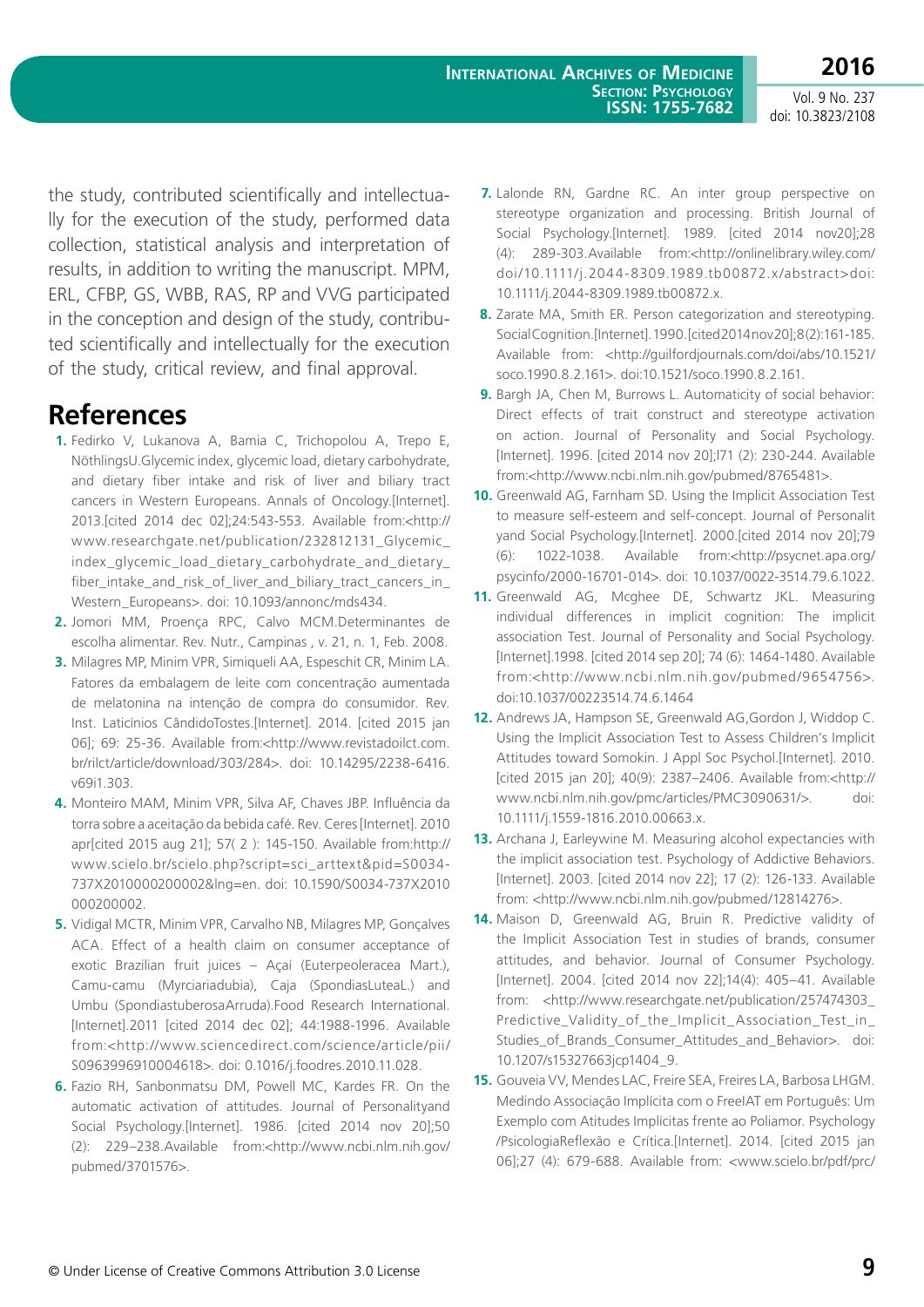v27n4/0102-7972-prc-27-04-00679.pdf>. doi: 10.1590/1678- 7153.201427408.

- **16.** Victoria MS, Fontenelle LF. O Teste de Associação Implícita no transtorno obsessivo-compulsivo (TAI-TOC): consistência interna e correlações com medidas explícitas. Rev. psiquiatr. clín. [Internet]. 2011. [cited 2014 dec 20] ; 38( 2 ): 53-56. Available from: <http://www.scielo.br/scielo.php?script=sci\_ arttext&pid=S0101-60832011000200002&lng=en>. doi: 10.1590/S0101-60832011000200002.
- **17.** Greenwald AG, NosekBA,Banaji MR. Understanding and using the Implicit Association Test: I. An improveds coring algorithm. Journal of Personality and Social Psychology.[internet]. 2003. [cited 2014 dec 20]; 85, 197-216. Available from: <http:// faculty.washington.edu/agg/pdf/GB&N.JPSP.2003.pdf>. doi:10.1037/0022-3514.85.2.197
- **18.** Conselho Nacional de Saúde (Brasil). Resolução n o 466, de 12 de dezembro de 2012. Brasília, 2012 [cited 2014 ago 11]. Available from: <[http://www.conselho.saude.gov.br/web\\_](http://www.conselho.saude.gov.br/web_comissoes/conep/index.html) [comissoes/conep/index.html>](http://www.conselho.saude.gov.br/web_comissoes/conep/index.html).
- **19.** Minim VPR. Análise Sensorial Estudo com Consumidores. 3 ed. Viçosa, MG. Editora da Universidade Federal de Viçosa, 2013.
- **20.** Wagner W, ValenciaJ, Elejabarrieta F. Relevance, discourse and the 'hot' stable core social representations—A structural analysis of word associations. British Journal of Social Psychology.[Internet]. 1996. [cited 2015 aug 15]; 35 (3): 331-351.Available from: <http://onlinelibrary.wiley.com/doi/10.1111/j.2044-8309.1996. tb01101.x/abstract;jsessionid=32E4D3F61D6F215E7DF56FEECB 1657E5.f01t02>doi: 10.1111/j.2044-8309.1996.tb01101.x.
- **21.** Ares G, Giménez A, Gámbaro A. Understanding consumers perceptions of conventional and functional yogurts using word association and hardladdering. Food Quality and Preference. [Internet]. 2008. [cited 2015 jan 10]; 19 (7): 636-643. Available from: <http://www.sciencedirect.com/science/article/pii/ S0950329308000748>. [doi:10.1016/j.foodqual.2008.05.005.](http://dx.doi.org/10.1016/j.foodqual.2008.05.005)
- **22.** Nosek BA, Greenwald AG, Banaji MR. Understanding and using the Implicit Association Test: II. Method variables and construct validity. Personality and Social Psychology Bulletin. [Internet]. 2005. [cited 2015 jan 10]; 31:166-180. Available from: <http://faculty.washington.edu/agg/pdf/NGB2005.PSPB. pdf >doi:10.1177/0146167204271418.
- **23.** Nosek BA, Greenwald AG, Banaji MR. The Implicit Association Test at age 7: A methodological and conceptual review. In J. A. Bargh (Ed.), Automatic processes in social thinking and behavior (pp. 265-292). London: Psychology Press. 2007.
- **24.** Alberti KG, ZimmetPz. Definition, diagnosis, and classification of diabetes mellitus and its complications. Part1: diagnosis and classification provisional report of WHO consultation. Diabet Med.[Internet]. 1998. [cited 2015 aug 10];15 (7):539-53. Available

from: <http://www.ncbi.nlm.nih.gov/pubmed/9686693>.

- **25.** Sriram N, Greenwald AG. The brief Implicit Association Test. Experimental Psychology. [Internet]. 2009. [cited 2015 jan 10]; 56 (4): 283-294. Available from: <http://www.ncbi.nlm.nih.gov/ pubmed/19439401>doi:10.1027/1618-3169.56.4.283.
- **26.** Guimarães RR, Freitas MCJ, Silva VLM.Bolos simples elaborados com farinha da entrecasca de melancia (Citrullusvulgaris, sobral): avaliação química, física e sensorial. Ciênc. Tecnol. Aliment. [Internet]. 2010 [cited 2015 sep 15];30 (2): 354-363.Available from: <<http://www.scielo.br/pdf/cta/v30n2/11.pdf>>.
- **27.**Milagres MP et al. Impacto da informação sobre a melatonina na aceitabilidade de leite. B. CEPPA. [Internet]. 2014 [cited 2014 dec 15];32 (1): 125-134.Available from: <http://ojs.c3sl.ufpr.br/ojs/ index.php/alimentos/article/view/36933>. doi: 10.5380/CEP. v32i1.36933.
- **28.** Viana V. Psicologia, saúde e nutrição: Contributo para o estudo do comportamento alimentar. Análise Psicológica. [Internet]. 2002, [cited 2015 sep 20]; 4 (XX): 611-624. Available from: <http://publicacoes.ispa.pt/publicacoes/index.php/ap/article/ view/24/pdf>.
- **29.** Gouveia VV et al. Introdução às Medidas Implícitas: conceitos, técnicas e contribuições. Revista da Sociedade de Psicologia do Rio Grande do Sul. [Internet]. 2012. [cited 2015 sep 15]; 12 (1): 80-92.Available from: <http://www.sprgs.org.br/diaphora/ojs/ index.php/diaphora/article/view/50/50>.
- **30.** Wijnkoop L, Jones PJ, Uauy R, Segal L, Milner J.Nutrition economics – food as an ally of public health. British Journal of Nutrition.[Internet].2013 [cited 2015 jan 06];109: 777- 784.Available from: [<http://journals.cambridge.org/action/](http://journals.cambridge.org/action/displayAbstract?fromPage=online&aid=8850416&fileId=S0007114512005107) [displayAbstract?fromPage=online&aid=8850416&fileId](http://journals.cambridge.org/action/displayAbstract?fromPage=online&aid=8850416&fileId=S0007114512005107) [=S0007114512005107](http://journals.cambridge.org/action/displayAbstract?fromPage=online&aid=8850416&fileId=S0007114512005107)>. doi: 10.1017/S0007114512005107.
- **31.** Barreto MS, Passos VMA, Giattil L. Comportamento saudável entre adultos jovens no Brasil. Rev Saúde Pública. [Internet]. 2009.[cited 2015 sep 15]; 43(2): 9-17. Available from: < http:// www.scielo.br/pdf/rsp/v43s2/ao799.pdf>.
- **32.** Vicente FR, Santos SMA. Avaliação multidimensional dos determinantes do envelhecimento ativo em idosos de um município de Santa Catarina. Texto Contexto Enfer. [Internet]. 2013.[cited 2015 oct 20]; 22(2): 370-8. Available from: <http:// www.scielo.br/pdf/tce/v22n2/v22n2a13.pdf>.
- **33.** Zakir MM, Freitas IR. Benefícios à saúde humana do consumo de isoflavonas presentes em produtos derivados da soja. J. Bioen. FoodSci. [Internet]. 2015. [cited 2015 oct 20]; 2 (3): 107-116. Available from: <http://periodicos.ifap.edu.br/index.php/JBFS/ article/view/50/68>. doi: 10.18607/jbfs.v2i3.50.
- **34.** Bendino NI, Popolim WD, Oliveira CRA.Avaliação do conhecimento e dificuldades de consumidores frequentadores de supermercado convencional em relação rotulagem de alimentos